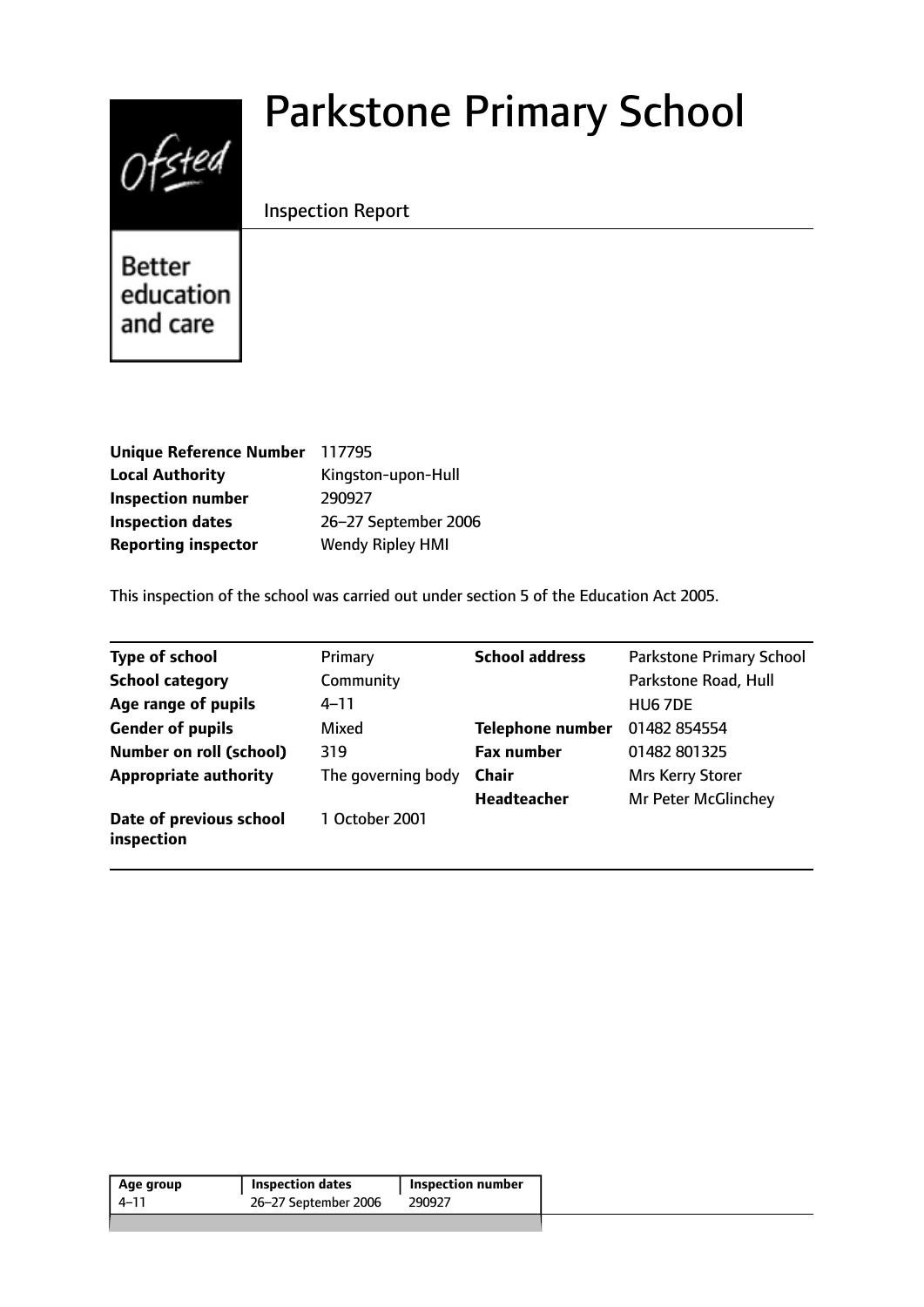© Crown copyright 2006

Website: www.ofsted.gov.uk

This document may be reproduced in whole or in part for non-commercial educational purposes, provided that the information quoted is reproduced without adaptation and the source and date of publication are stated.

Further copies of this report are obtainable from the school. Under the Education Act 2005, the school must provide a copy of this report free of charge to certain categories of people. A charge not exceeding the full cost of reproduction may be made for any other copies supplied.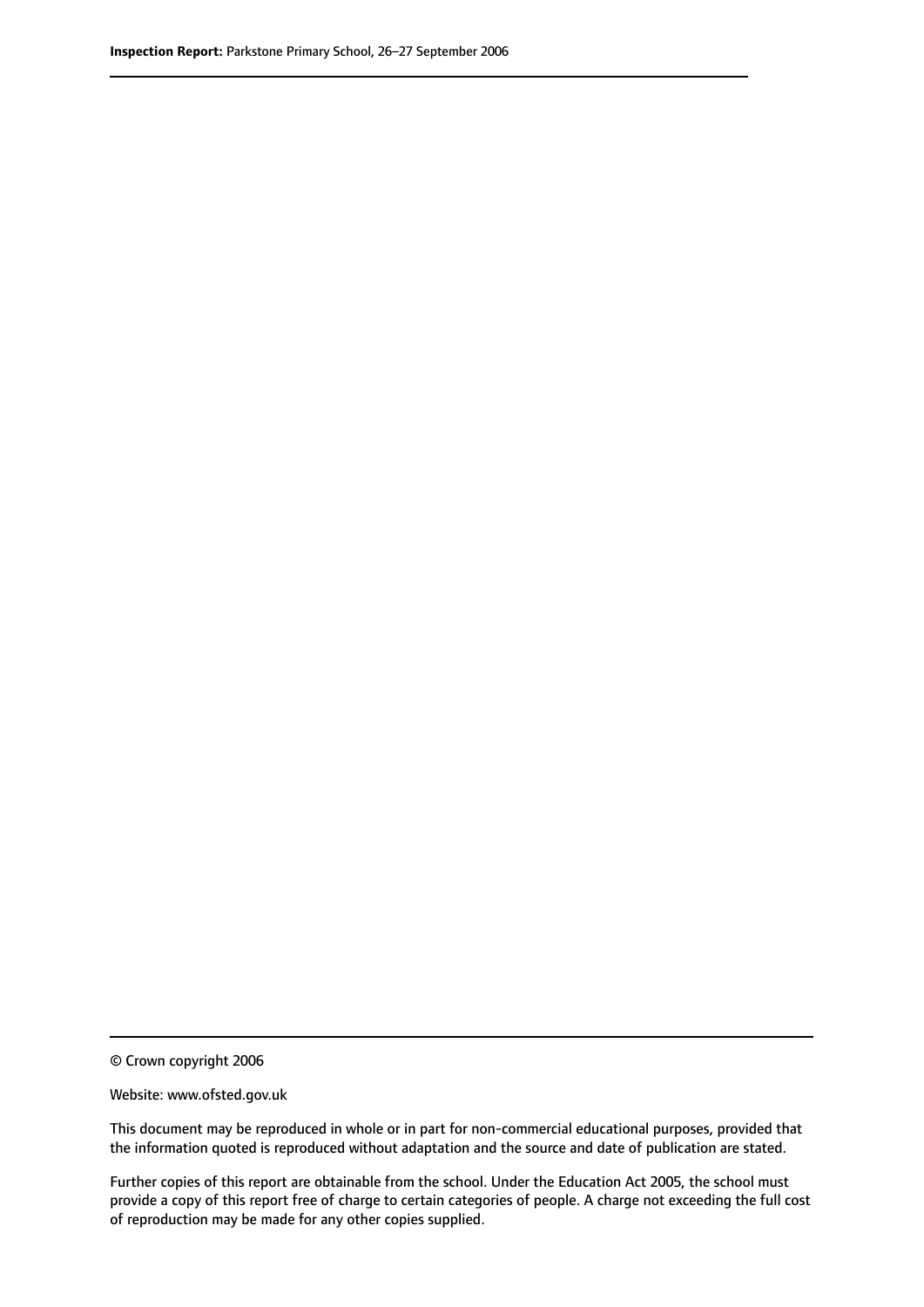# **Introduction**

The inspection was carried out by one of Her Majesty's Inspectors and two Additional Inspectors.

# **Description of the school**

Parkstone is situated in the north of Hull and is of above average size for this type of school. The proportion of pupils entitled to free schools meals is 18% which is slightly above the national average. The proportion of pupils identified as having learning difficulties and/or disabilities is below average, as is the proportion of pupils with statements of special educational needs or from minority ethnic backgrounds. There are no pupils with English as an additional language. Attendance and absences are in line with national averages.

# **Key for inspection grades**

| Grade 1 | Outstanding  |
|---------|--------------|
| Grade 2 | Good         |
| Grade 3 | Satisfactory |
| Grade 4 | Inadequate   |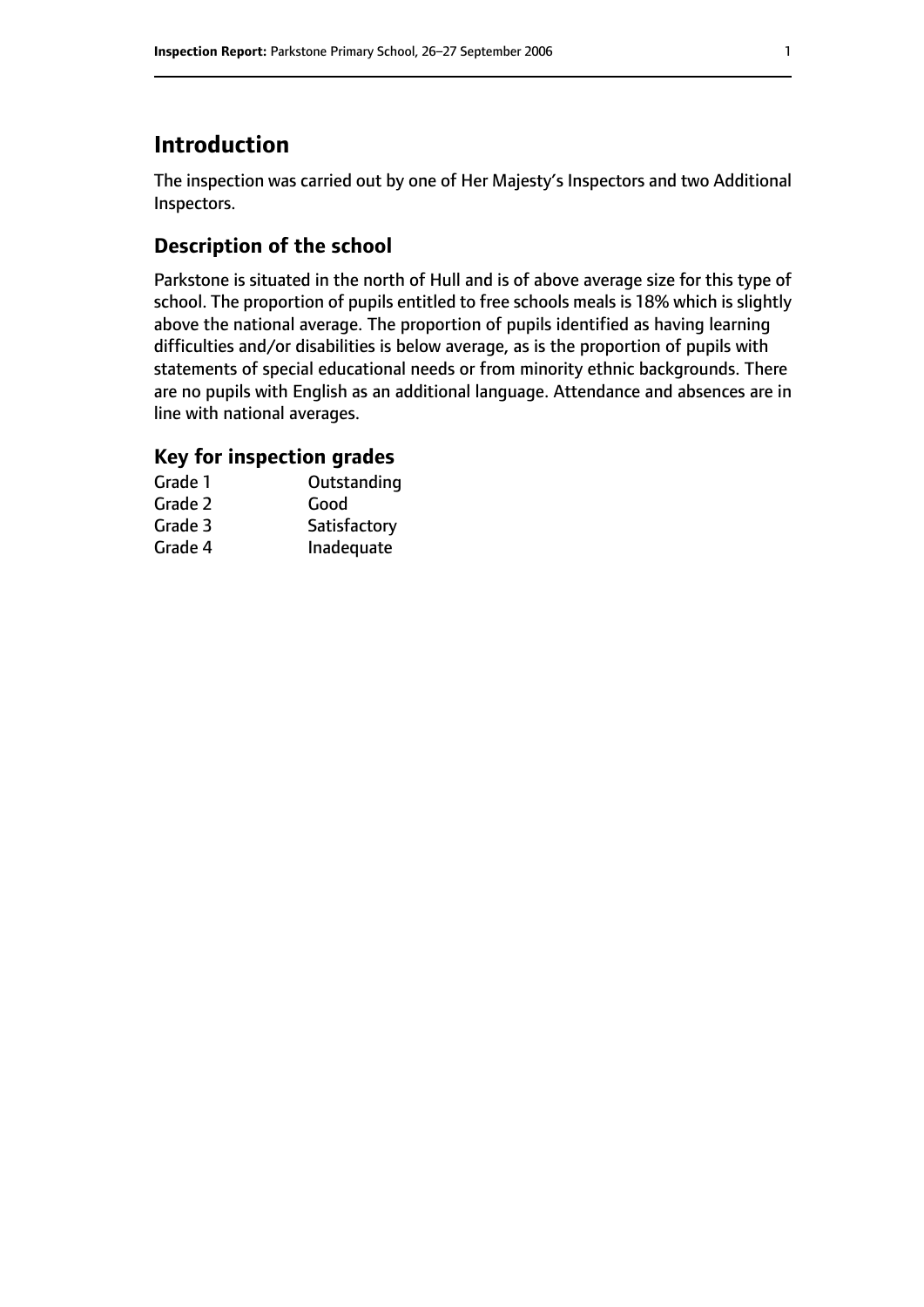# **Overall effectiveness of the school**

#### **Grade: 2**

This is a good school which is well led and managed. Parents are supportive and appreciative of the school, which provides good care and support for the pupils and prepares them well for the future.

Teaching is good overall. Pupils' behaviour in lessons and around the school is outstanding. This is because there are good relationships between the pupils themselves, and between the staff and the pupils, so that all groups of pupils feel secure. Personal development and well-being are successfully supported. Pupils report that they like coming to school because they enjoy learning and the wide range of out-of-school clubs and activities they can participate in.

Provision in the Foundation Stage is good and children make good progress. Significant improvements have been made to the outside play area since the last inspection enabling teachers to incorporate more outside learning activities in their plans. Recent building work has improved the school and the learning environment by providing two new classrooms and additional cloakrooms. This has made a positive difference, particularly for children with physical disabilities and those with a visual impairment.

The good start that children make in the Foundation Stage is built upon so that pupils continue to make good progress throughout the school although standards remain low in writing. The school is fully aware of this and has implemented a variety of strategies to improve this aspect of pupils' work. These strategies have resulted in an improving trend in English in recent years, although as yet progress in English does not match that in mathematics and science. Whilst all pupils achieve well, the more able pupils are not consistently challenged and supported to do as well as they might.

Overall, there has been improvement since the last inspection and the school has satisfactorily addressed the issues raised. The school constantly seeks ways to improve further and provides good value for money.

### **What the school should do to improve further**

- Enhance the curriculum and improve lesson planning so that provision consistently provides greater challenge for the more able pupils, extends their learning opportunities and raises expectations of this group.
- Ensure that the improvement in writing throughout the school is rapid.

Document reference number: HMI 2507 1 September 2006Inspection Report:Parkstone Primary School, 26-27 September 20066Document reference number: HMI 2507 1 September 2006

# **Achievement and standards**

#### **Grade: 2**

Pupils' achievement is good. When children join the Reception class they have a wide range of abilities but they are broadly below national expectations for their age. During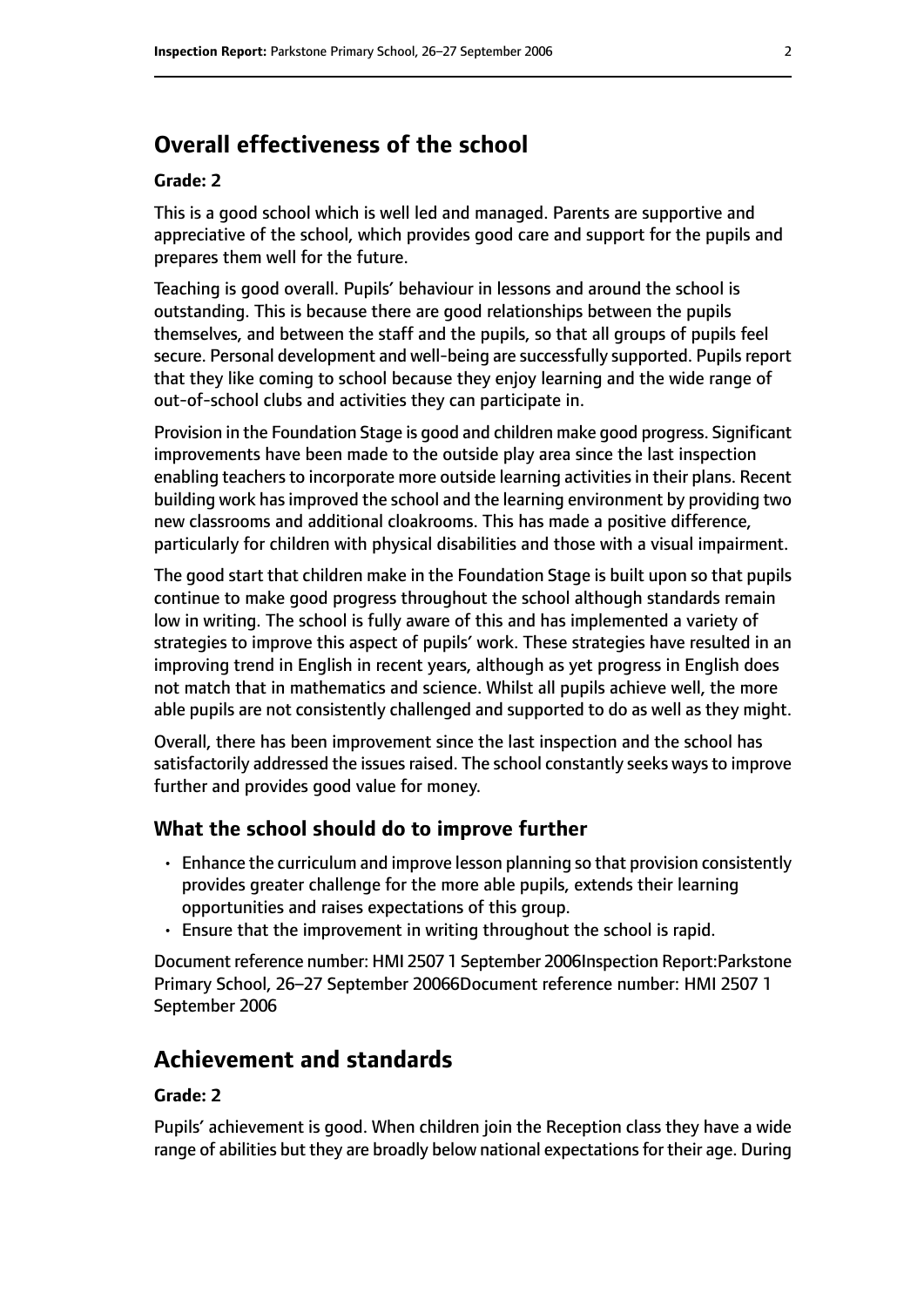the Foundation Stage, children make good progress because of the care and guidance they receive from teachers and support staff. By the time they enter Year 1, their standards are in line with those expected of children of their age.

Throughout school, pupils continue to make good progress and there has been a rise in standards from 2003 to 2005. Standards in English, however, continue to be held back owing to weaknesses in writing where standards remain below average. Pupils with learning difficulties and/or disabilities make good progress and achieve well because of the amount and quality of support they receive from teachers and support staff. Their individual education plans are of good quality and include sharply focused targets to help them improve. Some teachers adapt their lessons and their teaching, planning for the needs of the more able pupils and setting more challenging work as a result. But this practice is not as consistent as it might be throughout the school. However, the school is addressing this through a number of appropriate strategies. Music is a strength of the school. Standards are particularly high as a result of outstanding specialist teaching.

# **Personal development and well-being**

#### **Grade: 2**

The school successfully promotes children's personal development and well-being and the pupils' self-esteem benefits significantly from the wide range of extra-curricular activities. As a result, pupils enjoy coming to school, display good attitudes to learning and their behaviour both in and out of class is outstanding. There is a calm atmosphere around the school and pupils are polite, friendly and welcoming. The pupils told us that they do not have any concerns about bullying and their views are taken into account by the school through the school council. Attendance is good: there are effective systems to monitor and encourage attendance and punctuality. Children feel proud to receive rewards for these.

A good programme for spiritual, moral, social and cultural education is well supported by talks from the school nurse, particularly during Key Stage 2 when the older children receive sex and drugs education. The pupils know and talk about other faiths and cultures, for example through activities such as 'Bollywood' dancing and haiku, and they learn to consider the needs of others by raising funds for different charities. Children understand the importance of healthy lifestyles and what they need to do to stay safe.

# **Quality of provision**

#### **Teaching and learning**

#### **Grade: 2**

Teaching is good throughout the school and none is unsatisfactory. In music, where there is subject-specific expertise, it is outstanding and equips pupils to contribute to major performances outside school and with other institutions. The great majority of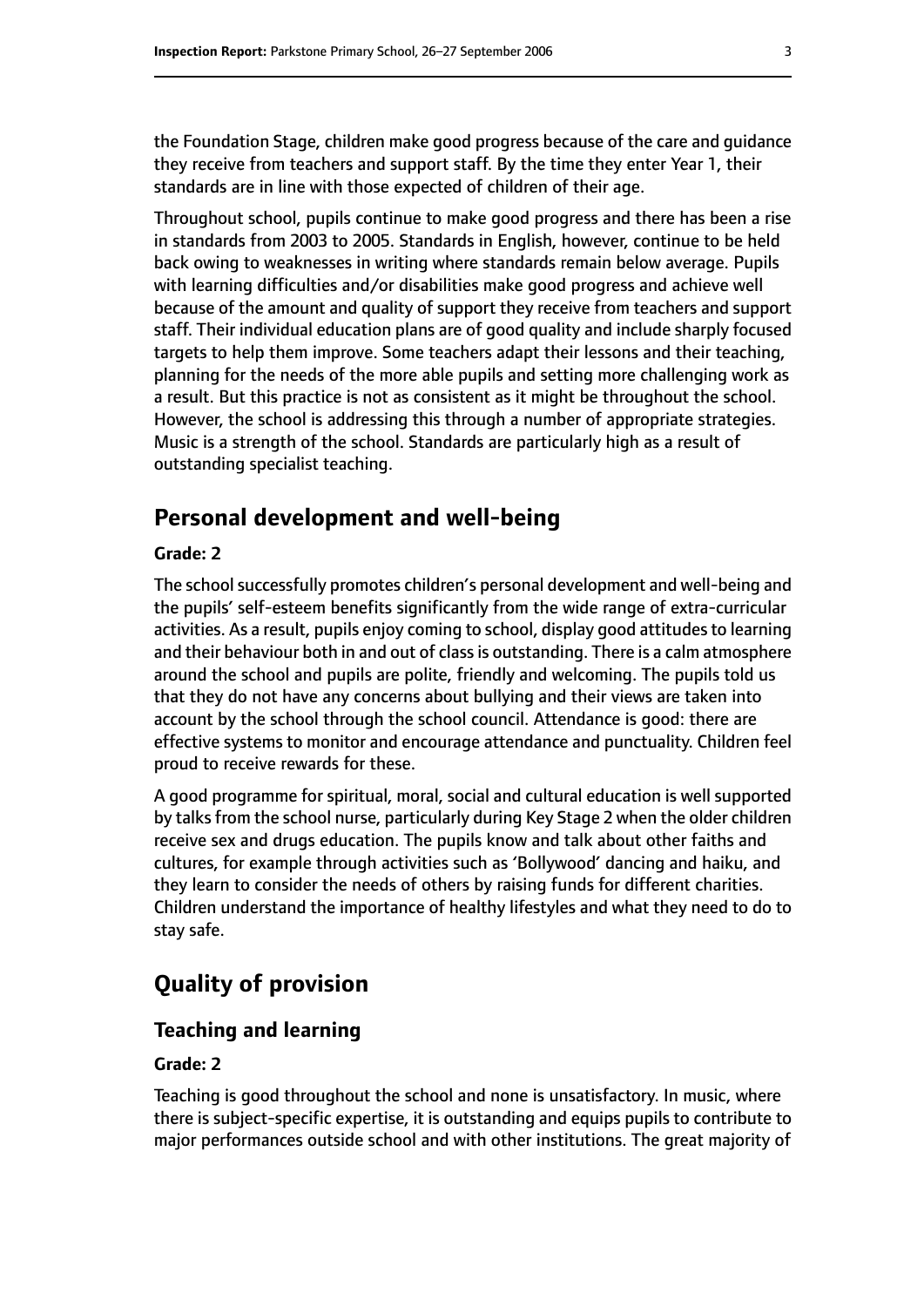lessons in this school reflect the good relations between pupils and with their teachers. This creates an atmosphere in which pupils feel secure in offering their ideas and making their contributions to lessons in the knowledge that they will be valued. Teachers deploy their support staff well, helping pupils, especially those with learning difficulties and/or disabilities, to make good progress. The best lessons use the final segment to give pupils the opportunity to share what they have found out and in so doing, gain an understanding of the new knowledge and skills they have learnt and how they have progressed. Teachers regularly assess pupils' work and pupils assess each other's work too. Appropriate targets are set and recorded in pupils' diaries which paint a picture of their progress and achievements as they move through the school.

#### **Curriculum and other activities**

#### **Grade: 2**

Overall, the curriculum is well matched to the needs of the pupils. The breadth and balance of the curriculum are enriched by the range of extra-curricular opportunities that contribute to pupils' personal development and self-esteem, as well as by the variety and quality of visits and the contribution made by interesting visitors.

In the Foundation Stage, children participate in a good range of activities that are well suited to the developmental needs of children of their age. Importantly, the curriculum planning in Year 1 reflects and takes account of the areas of learning of the Foundation Stage, providing a smooth transition between these early stages in children's learning.

Theatre groups, musical ensembles and visits out of school extend pupils' first-hand experiences. The science curriculum gained extra breadth when the school was chosen to become involved in a project by a local university. Pupils talk enthusiastically about their wide-ranging information, communication and technology (ICT) work.

#### **Care, guidance and support**

#### **Grade: 2**

Care, guidance and support throughout the school are good: all pupils know that they matter. Staff review pupils' progress in learning regularly, and they know and understand pupils' personal circumstances well; this enablesthem to respond to pupils' needs. Teaching assistants are a strength in the classroom and around the school.

The great majority of pupils spoken to told inspectors that they feel very safe at school and there is always someone they can talk to or turn to for help. They trust staff and have confidence in them to deal with anything they are concerned about. The procedures for child protection fully meet statutory requirements. There are excellent links with outside agencies in order to extend and enrich the provision and support for all pupils.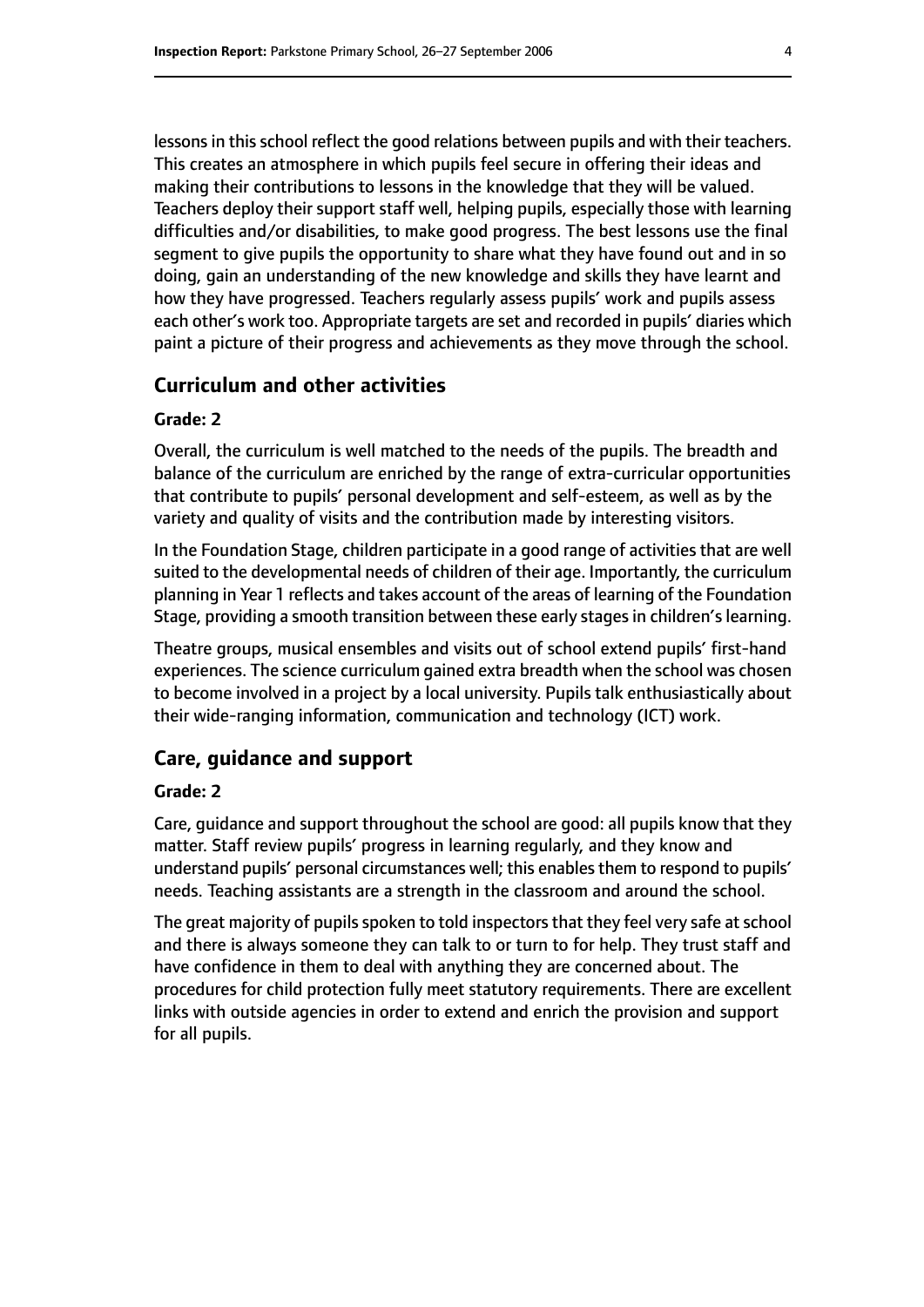# **Leadership and management**

#### **Grade: 2**

The school is well led and managed and self-evaluation is effective. The headteacher provides good leadership and has worked well with the senior leadership team and the school staff as a whole in order to respond to priorities arising from evaluation of aspects of the school's provision. All staff are involved in assessment for learning which has been effectively developed and introduced by the coordinator. Continuous professional development for all staff is closely aligned to school improvement, self-evaluation and individual training needs.

Governors fulfil their statutory obligations. They are well informed about school development and contribute to school improvement. For example, they have recently reviewed and rewritten several policies and have established governor links with classes which they visit and report on at governors' meetings.

Close partnerships within the community, such as with the local authority and parents, ensure that the school includes all children in the full range of provision and activities and that the needs of children with learning difficulties and/or disabilities are well addressed.

Systems for financial management and risk assessments are secure. The school is well placed to improve further.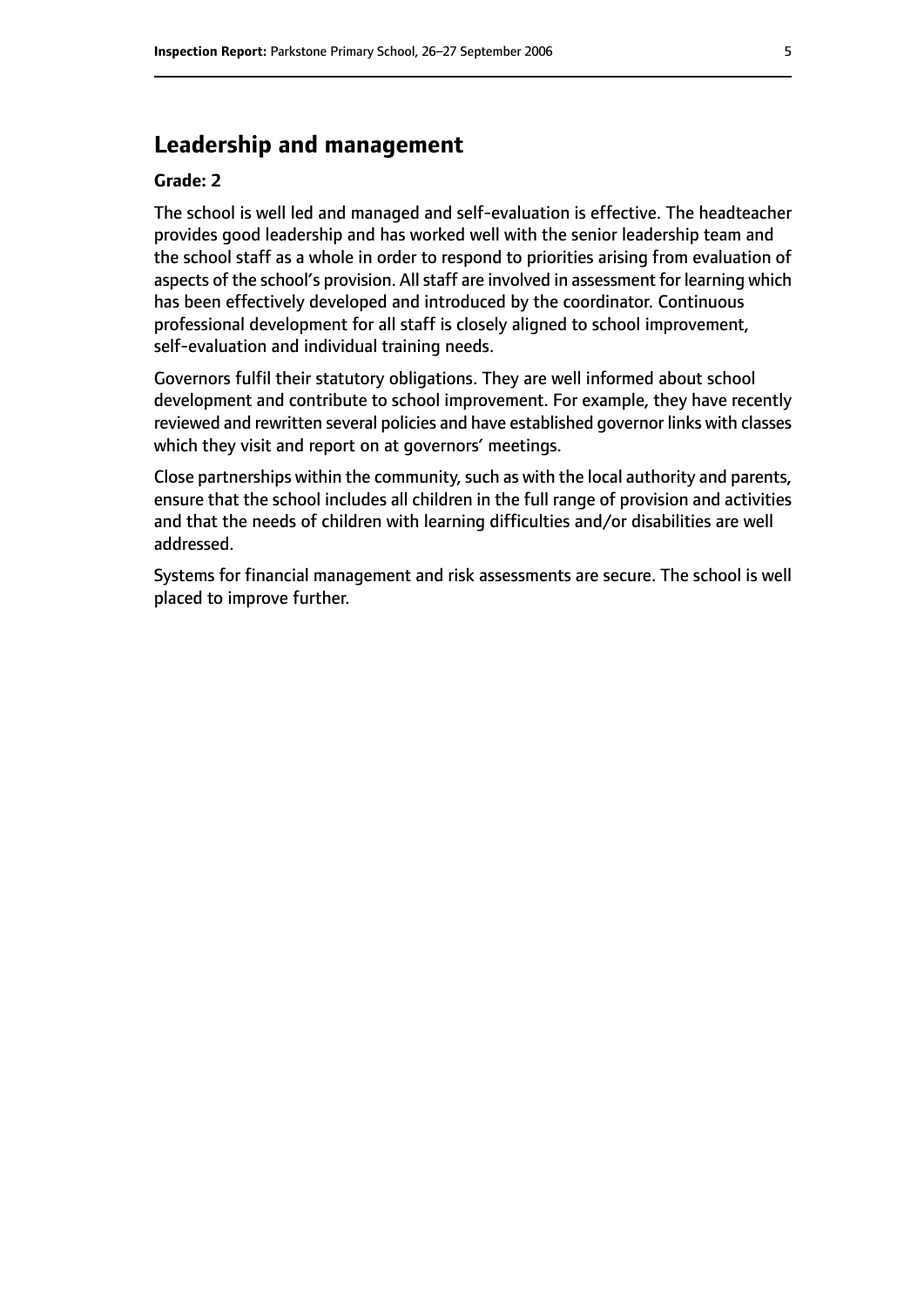**Any complaints about the inspection or the report should be made following the procedures set out inthe guidance 'Complaints about school inspection', whichis available from Ofsted's website: www.ofsted.gov.uk.**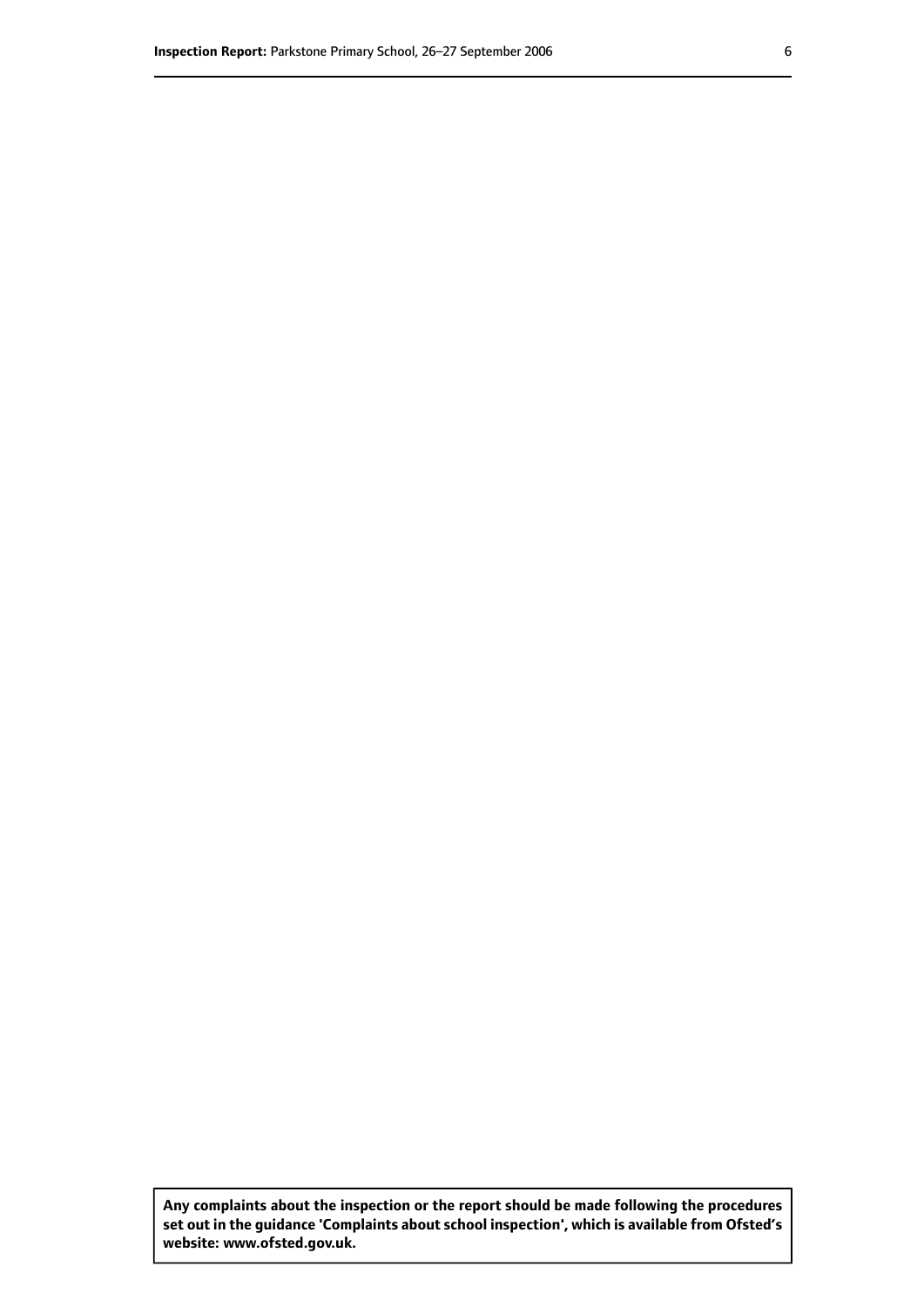# **Inspection judgements**

| Key to judgements: grade 1 is outstanding, grade 2 good, grade 3 satisfactory, and grade 4 | <b>School</b>  |
|--------------------------------------------------------------------------------------------|----------------|
| inadeauate                                                                                 | <b>Overall</b> |

# **Overall effectiveness**

| How effective, efficient and inclusive is the provision of education, integrated<br>care and any extended services in meeting the needs of learners? |     |
|------------------------------------------------------------------------------------------------------------------------------------------------------|-----|
| How well does the school work in partnership with others to promote learners'<br>well-being?                                                         |     |
| The quality and standards in the Foundation Stage                                                                                                    |     |
| The effectiveness of the school's self-evaluation                                                                                                    |     |
| The capacity to make any necessary improvements                                                                                                      |     |
| Effective steps have been taken to promote improvement since the last<br>inspection                                                                  | Yes |

# **Achievement and standards**

| How well do learners achieve?                                                                               |  |
|-------------------------------------------------------------------------------------------------------------|--|
| The standards <sup>1</sup> reached by learners                                                              |  |
| How well learners make progress, taking account of any significant variations between<br>groups of learners |  |
| How well learners with learning difficulties and disabilities make progress                                 |  |

# **Personal development and well-being**

| How good is the overall personal development and well-being of the<br>learners?                                  |  |
|------------------------------------------------------------------------------------------------------------------|--|
| The extent of learners' spiritual, moral, social and cultural development                                        |  |
| The behaviour of learners                                                                                        |  |
| The attendance of learners                                                                                       |  |
| How well learners enjoy their education                                                                          |  |
| The extent to which learners adopt safe practices                                                                |  |
| The extent to which learners adopt healthy lifestyles                                                            |  |
| The extent to which learners make a positive contribution to the community                                       |  |
| How well learners develop workplace and other skills that will contribute to<br>their future economic well-being |  |

# **The quality of provision**

| How effective are teaching and learning in meeting the full range of the<br>learners' needs?          |  |
|-------------------------------------------------------------------------------------------------------|--|
| How well do the curriculum and other activities meet the range of needs<br>and interests of learners? |  |
| How well are learners cared for, guided and supported?                                                |  |

 $^1$  Grade 1 - Exceptionally and consistently high; Grade 2 - Generally above average with none significantly below average; Grade 3 - Broadly average to below average; Grade 4 - Exceptionally low.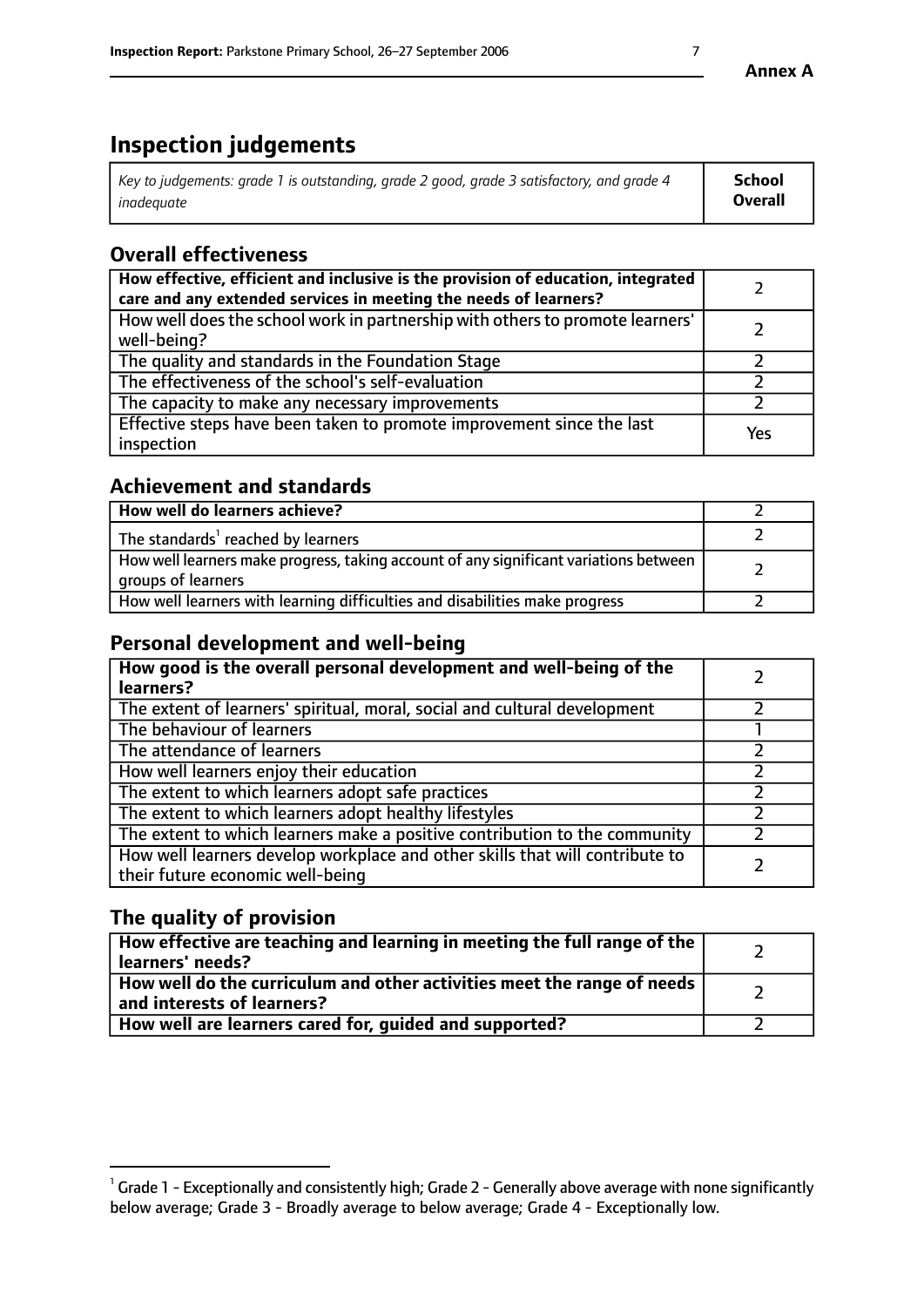# **Leadership and management**

| How effective are leadership and management in raising achievement<br>and supporting all learners?                                              |               |
|-------------------------------------------------------------------------------------------------------------------------------------------------|---------------|
| How effectively leaders and managers at all levels set clear direction leading<br>to improvement and promote high quality of care and education |               |
| How effectively performance is monitored, evaluated and improved to meet<br>challenging targets                                                 | $\mathcal{L}$ |
| How well equality of opportunity is promoted and discrimination tackled so<br>that all learners achieve as well as they can                     |               |
| How effectively and efficiently resources, including staff, are deployed to<br>achieve value for money                                          | $\mathcal{P}$ |
| The extent to which governors and other supervisory boards discharge their<br>responsibilities                                                  |               |
| Do procedures for safequarding learners meet current government<br>requirements?                                                                | Yes           |
| Does this school require special measures?                                                                                                      | No            |
| Does this school require a notice to improve?                                                                                                   | <b>No</b>     |